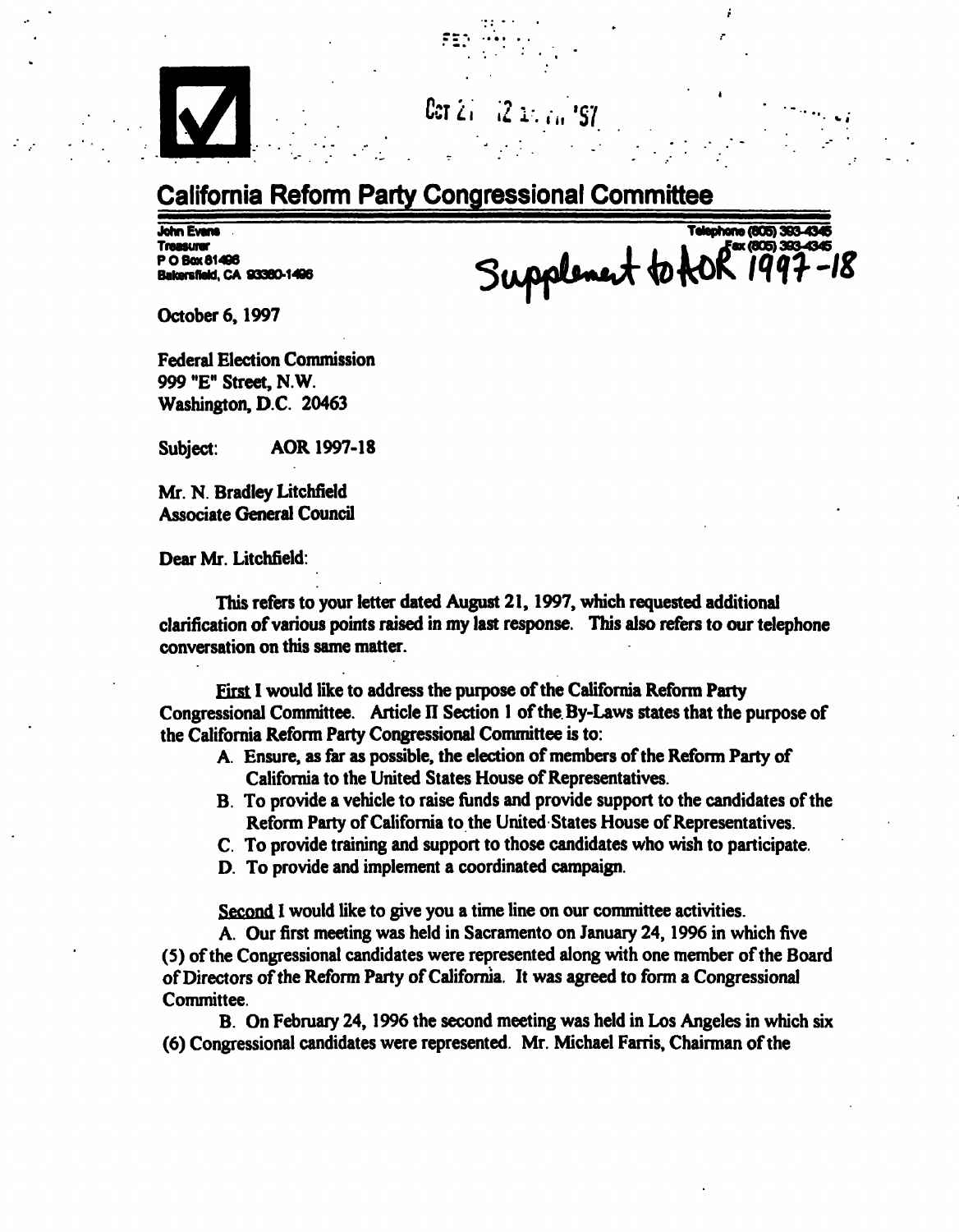Reform Party/CA and two Board of Director members were in attendance. At this meeting Mr. John Place was elected as Chairman and Mr. John Evans was elected Treasurer. The by-laws were presented for approval.

C. During Match 1996 all California Reform Party Congressional candidates were provided with FEC filing forms. (I.E.) FEC Form 1- Statement of Organization, FEC Form 2- Statement of Candidacy, FEC Form 3- Report of Receipts and Disbursements along with instructions. They were also provided the Instructions and Forms for completing the required Financial Disclosure Statement.

 $\sum_{i=1}^{n}$ 

D. On June 30,1996 the Committee had received a majority of members approval of the By-Laws. At this time seven (7) of the ten (10) Congressional candidates had expressed a desire to be members of the Committee.

E. On July 22,1996, as treasurer, I filed with the FEC a Statement of Organization. On August 26,1996, in reply to a FEC request, an amendment was filed which showed that the Committee was not Connected or Affiliated to any other Committee.

F. During the National Convention, held in Long Beach, California, the Committee held a National Press Conference attended by six (6) candidates.

During 1996 the Reform Party of California and the National Reform Party were being formed and had neither the organizational or financial means to assist the Federal candidates. This was not done due to not wanting to help, but out of necessity.

On March 24, 1997 the Committee ask for an advisory opinion as to being  $\mathbf A$ State Party Committee of the National Reform Party. The Committee did not want to be IH£ State Committee of the National Reform Party. If there can be only one State Party Committee then this should be reserved for the Reform Party of California only.

On July 31,1997 in response to an inquire from the FEC it was stated that the committee is not affiliated with any other state committee and has not and will not support any other Reform Party candidates. These answers were in reply to specific questions from the FEC of which the questions and answers were ambiguous and misleading.

The Commission is authorized under the Act to make formal finding that an organization qualifies as a State committee. If the Commission can authorize only one State party in each state then this honor should go to the Reform Party of California. It is only through their efforts to get the Reform Party on the California ballot that the Congressional candidates were able to become candidates and without which there would be no CRPCC. At no time has the CRPCC wished to supersede the RP/CA as the State Committee.

In response to your letter of August 21,19971 would like to address your concerns.

1. As stated above this question is somewhat ambiguous. The CRPCC as a committee will not directly support other Federal or State candidates except Congressional candidates that wish to participate, as this could violate FEC rules and